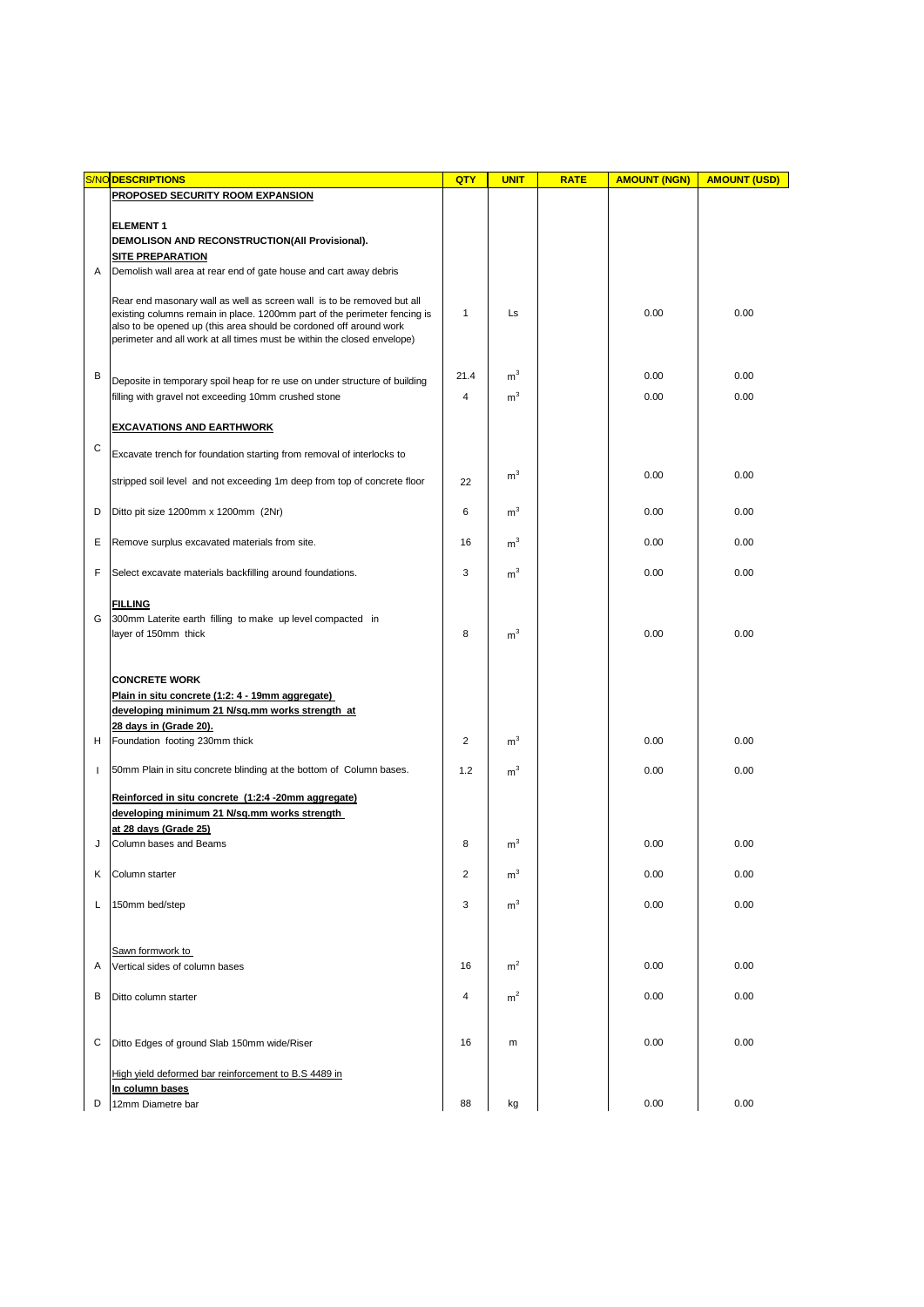|   | In column starter                                                                                                                                                                                                              |      |                |             |               |      |
|---|--------------------------------------------------------------------------------------------------------------------------------------------------------------------------------------------------------------------------------|------|----------------|-------------|---------------|------|
| Е | 10mm in links                                                                                                                                                                                                                  | 18   | kg             |             | 0.00          | 0.00 |
| F | In Ground Slab<br>Mesh fabric to B.S.4483 reference A252 (3.5mm) spaced at 200mm<br>centers both ways with 150mm side and end laps (measured net: no.<br>allowance made for laps) in floor                                     | 16   | m <sup>2</sup> |             | 0.00          | 0.00 |
| G | <b>BLOCK WORK</b><br>Hollow sandcrete block work filled with weak concrete(1:4:8-20mm<br>aggregate)<br>225mm wall.<br><b>External Finishing</b>                                                                                | 58.4 | m <sup>2</sup> |             | 0.00          | 0.00 |
| н | Plastered/Rendered/Roughcast coatings<br>12mm thick cement and sand (1:4) smooth rendering to general<br>surfaces complying to Engineers' details including joints with existing<br>wall<br>Wall                               | 106  | m <sup>2</sup> |             | 0.00          | 0.00 |
| Κ | <b>Painting / Clear Finishing</b><br>Apply Premium Gauge emulsion paint after screeding wall surface in<br>coats to rendered walls, complying to Architect's<br>details(4litres/20sq.m).<br>Screeding and Apply emulsion paint | 148  | m <sup>2</sup> |             | 0.00          | 0.00 |
|   |                                                                                                                                                                                                                                |      |                |             |               |      |
| L | Sand cement/Concrete/ Granolithic screeds / Floorings<br>38mm thick cement and sand (1:4) floated bed to general surfaces to<br>receive further finishes<br>Internal                                                           | 16   | m <sup>2</sup> |             | 0.00          | 0.00 |
| м | 12mm thick cement and sand (1:4) floated bed to general surfaces to<br>receive further finishes<br>Internal                                                                                                                    | 16   | m              |             | 0.00          | 0.00 |
|   | Vitrified ceramic floor tiles size 300mm x 600mm laid on cement and<br>sand beds in approved pattern                                                                                                                           |      |                |             |               |      |
| N | Internal                                                                                                                                                                                                                       | 16   | m <sup>2</sup> |             | 0.00          | 0.00 |
| O | Skirtings; 75mm high including cement mortar backing                                                                                                                                                                           | 5    | m              |             | 0.00          | 0.00 |
|   | <b>S/NO DESCRIPTIONS</b>                                                                                                                                                                                                       | QTY  | <b>UNIT</b>    | <b>RATE</b> | <b>AMOUNT</b> |      |
|   | <b>ELEMENT 2</b>                                                                                                                                                                                                               |      |                |             |               |      |
|   | <b>ROOF STRUCTURE/OPENINGS</b><br>Reinforced in situ concrete (1:2:4 -20mm aggregate)<br>developing minimum 21 N/sq.mm works strength                                                                                          |      |                |             |               |      |
| Α | at 28 days (Grade 25)<br>Roof beam and parapet concrete fascial (clearly bonded iron joinery<br>between existing and new works is expected at all joints)                                                                      | 3    | m <sup>3</sup> |             | 0.00          | 0.00 |
| В | Sawn formwork to:<br>Sides of Roof beam                                                                                                                                                                                        | 6    | m <sup>2</sup> |             | 0.00          | 0.00 |
| С | Ditto to Curves surfaces of concrete fascial                                                                                                                                                                                   | 4    | m <sup>2</sup> |             | 0.00          | 0.00 |
|   | High yield deformed bar reinforcement to B.S 4489 in:-<br>In roof beam                                                                                                                                                         |      |                |             |               |      |
| D | 12mm Diametre bar                                                                                                                                                                                                              | 11   | kg             |             | 0.00          | 0.00 |
|   | E 10mm Ditto bar                                                                                                                                                                                                               | 21   | kg             |             | 0.00          | 0.00 |